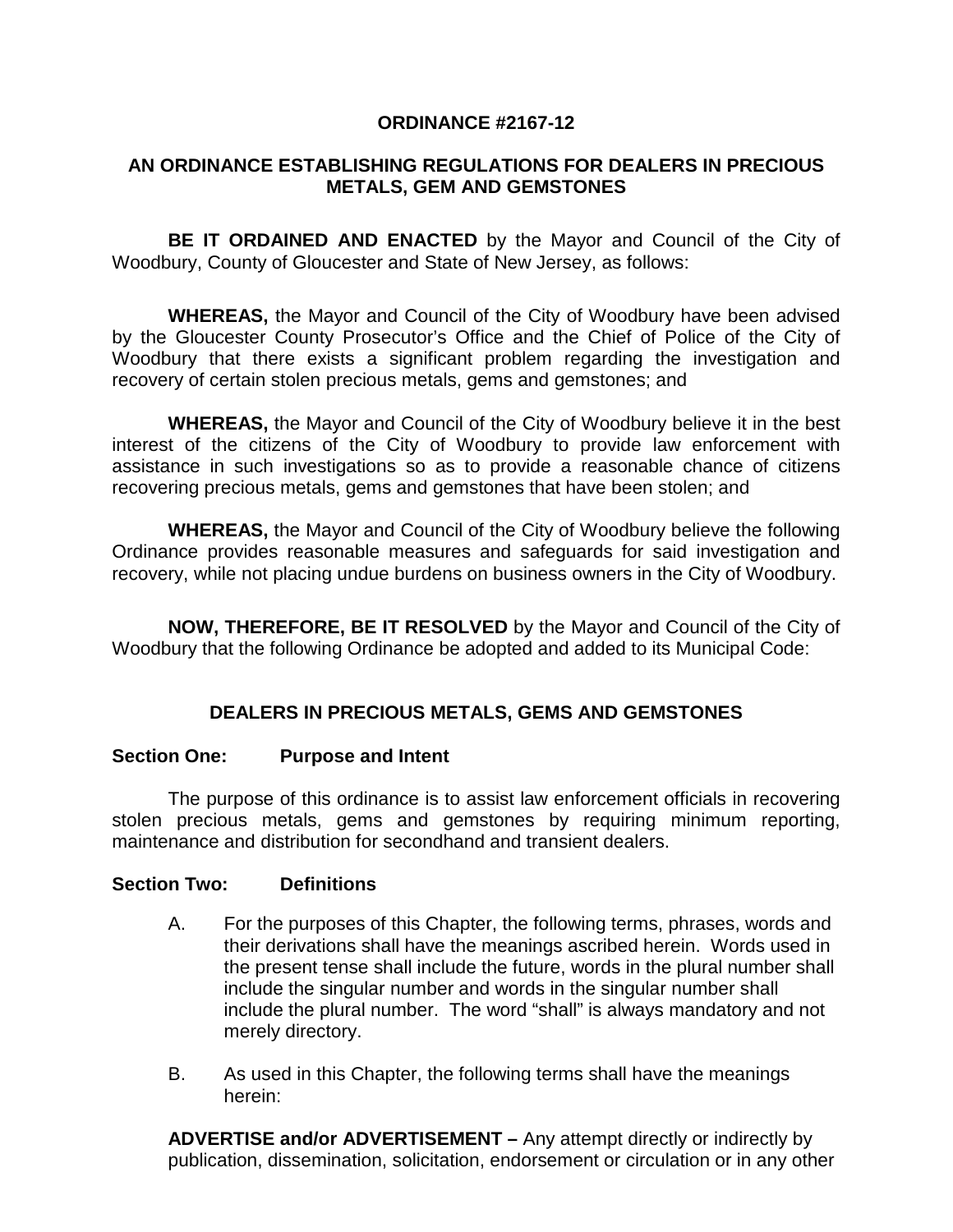way to induce directly or indirectly any person to enter or not enter into any obligation or acquire any title or interest in any article.

**APPLY and/or APPLIED –** Any method or means of application or attachment to, or of use on, or in connection with, or in relation to, an article whether such application, attachment, or use is to, on, by in or with:

- 1. The article itself; or
- 2. Anything attached to the article; or
- 3. Anything to which the article is attached; or
- 4. Anything in or on which the article is; or
- 5. Anything so used or placed as to lead to a reasonable belief that the mark on that thing is meant to be taken as a mark on the article itself.

Or as so defined in N.J.S.A. 51:6-1.

**ARTICLE –** Any article of merchandise, including any portion of such article, whether a distinct part thereof or not, including every part thereof whether separable or not, and also including material for manufacture. And as so defined in N.J.S.A. 51:6-1.

**MERCHANT –** One who purchases from the public and sells or otherwise exchanges, conveys, alters or trades an article.

**PERSON** – Any individual natural persons, partnerships, joint ventures, businesses, societies, associates, clubs, trustees, trusts, corporations, or unincorporated groups, or an officers, agents, employees, servants, factors or any form of personal representatives of any thereof, in any capacity, acting for self or on behalf of another.

**PRECIOUS METALS, GEMS, GEMSTONES –** Articles comprised of gold, silver, sterling, platinum and/or their alloys as defined in N.J.S.A. 51:5-1 *et seq.*, N.J.S.A. 51:6-1 *et seq.* and/or N.J.S.A. 51:6A-1 *et seq.*; gems, gemstones, coins and all forms of jewelry herein contained.

**PUBLIC** – Individuals and retail sellers, not to include wholesale transactions or transactions between other merchants.

**PURCHASE –** The exchange of money and the exchange, deposit, pledge, sale, conveyance or trade of any tangible or intangible article.

**TRANSIENT BUYER –** A merchant who has not been in any retail business continuously for at least six (6) months at that address in the municipality where the merchant is required to register or who intends to close out or discontinue all retail business in the City of Woodbury within six (6) months. Or as so defined in N.J.S.A. 51:6A-5 and N.J.A.C. 13:47C-1.1.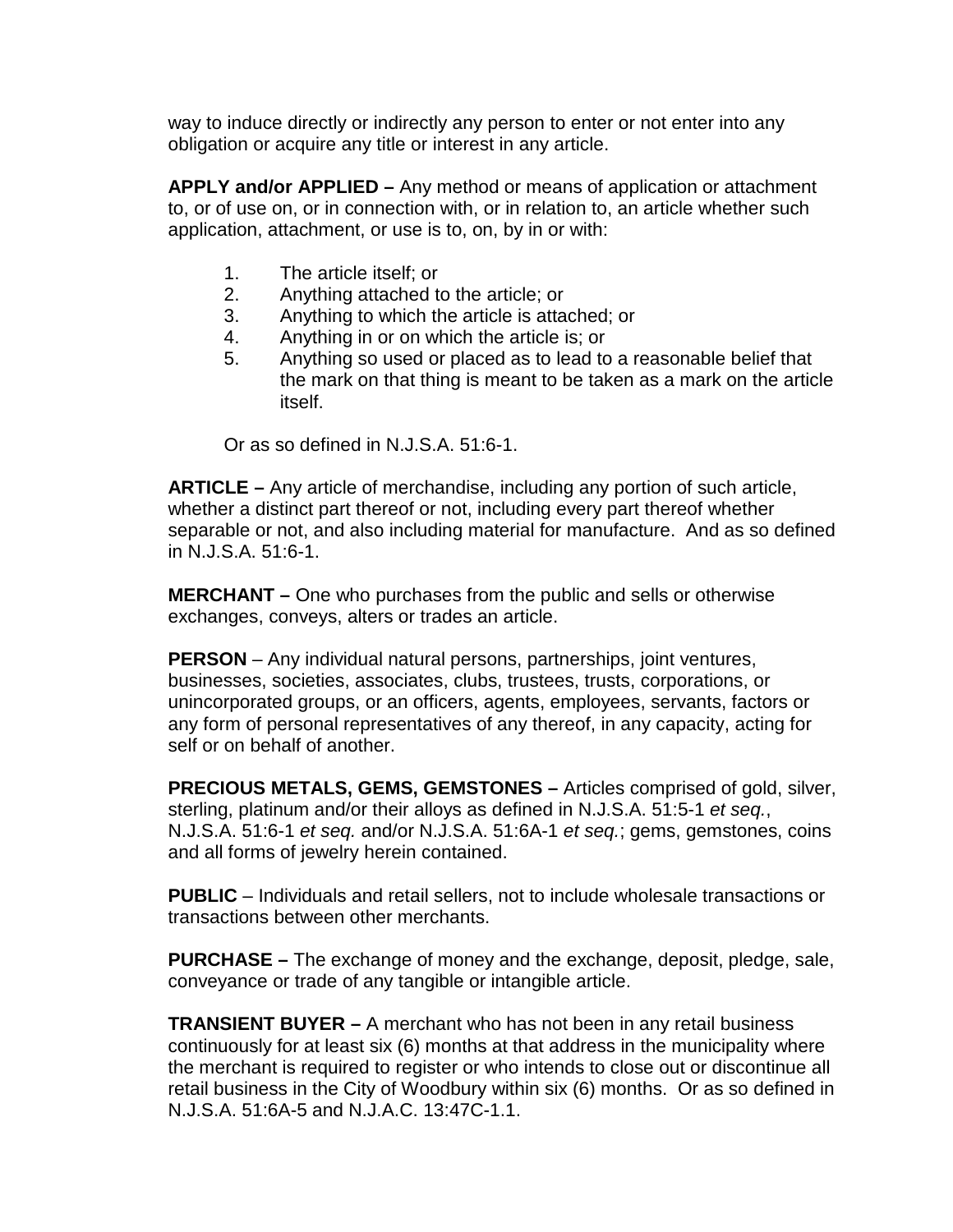## **Section Three: Responsibilities**

## A. PRECIOUS METALS, GEMS AND GEMSTONES

1. Permit Required

a. Prior to buying, attempting to buy or offering to buy any precious metals, gems or gemstones, no person, as defined in Section Two above shall engage in such business without first obtaining a permit from the City of Woodbury.

b. The City Clerk shall, on application reviewed and signed by the Chief of Police, issue an appropriate permit. Each applicant is required to:

- i) Provide full name.
- ii) Provide current address.
- iii) Provide current telephone number.
- iv) Provide date of birth.
- v) Provide two (2) forms of identification, one of which shall contain a photograph.
- vi) Provide three (3) sets of fingerprints taken by the City of Woodbury Police Department.
- vii) Pay to the City of Woodbury an annual fee of \$250.00.
- c. All permits included in this Section shall expire on December  $31<sup>st</sup>$  of the year in which they were issued.
- d. All permit renewals shall be required to undergo the same process as the initial permit application.
- e. All permits shall be displayed in a location at the place of business which is easily visible to the public.
- f. Exceptions: Where a Transient Buyer intends to conduct business in the City of Woodbury for five (5) days or less per calendar year, the annual permitting fee shall be reduced to \$50.
- 2. Registration
	- a. A merchant of precious metals, gems or gemstones shall, prior to buying, attempting to buy or offering to buy, register with the City of Woodbury providing the following information on a form prescribed by the Police Department:
		- i) Name and address of merchant;
		- ii) Address from which merchant shall conduct business;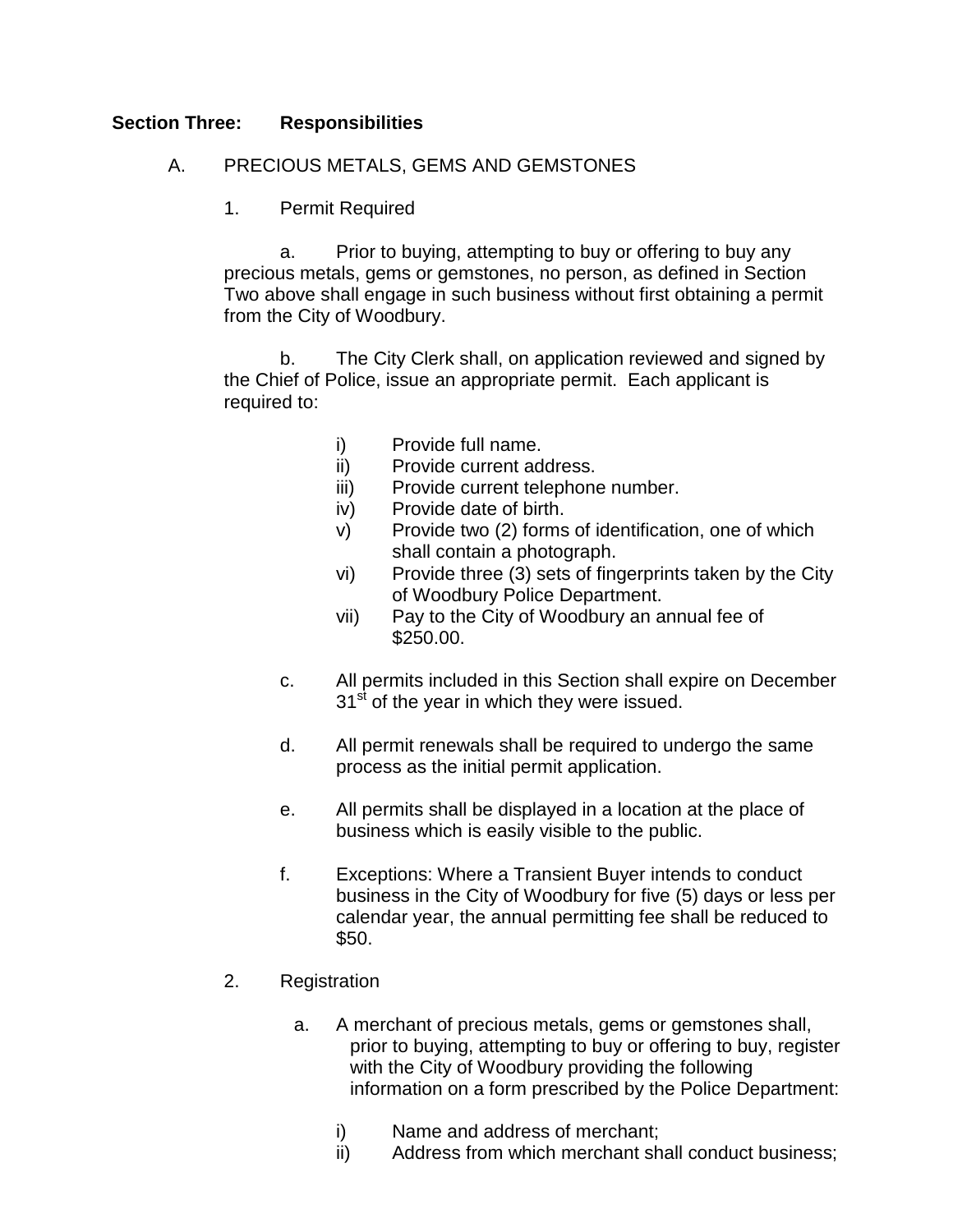- iii) Copy of valid permit from the City of Woodbury
- 3. Bond

A bond shall be obtained in accordance with N.J.A.C. 13:47C-6 and/or N.J.S.A. 45:22-7, as applicable, or as otherwise required by law.

4. Recordkeeping

Every merchant within the City of Woodbury shall, upon the purchase of any precious metal, gem or gemstone from the public, be required as follows:

- a. Record on a numbered receipt the name, address and telephone number of the purchaser; the name address and telephone number of the seller or sellers; the time and date of the transaction; the net weight in terms of pounds Troy, pennyweight (Troy) or kilograms/grams of the precious metals; fineness in terms of karats for gold, silver, sterling coin, gem or gemstones, and/or as in accordance with N.J.S.A. 51:5-1 *et seq.*, N.J.S.A. 51:6-1 *et seq.* and/or N.J.S.A. 51:6A-1 *et seq.* All merchants regulated under this Chapter shall weigh the article in plain view of the seller and on a scale certified and calibrated by the New Jersey Department of Weights and Measures.
- b. Each day except Sunday, before eleven o'clock in the forenoon, deliver to the Chief of Police of the City of Woodbury, or his/her duly designated representative, a legible and correct transcript, on blank forms to be furnished by the Police Department, showing the information contained in Section 4(a) above, in addition to the following:
	- i) A physical description of the seller;
	- ii) The receipt number;

iii) A full description of the articles purchased, including but not limited to marks, numbers, dates, sizes, shapes, initials and monograms;

iv) The price paid for the article; and

v) The form shall be signed by the seller and initialed by the merchant who made the transaction.

In the case of business done on Saturday such report shall be delivered before eleven o'clock on the succeeding Monday.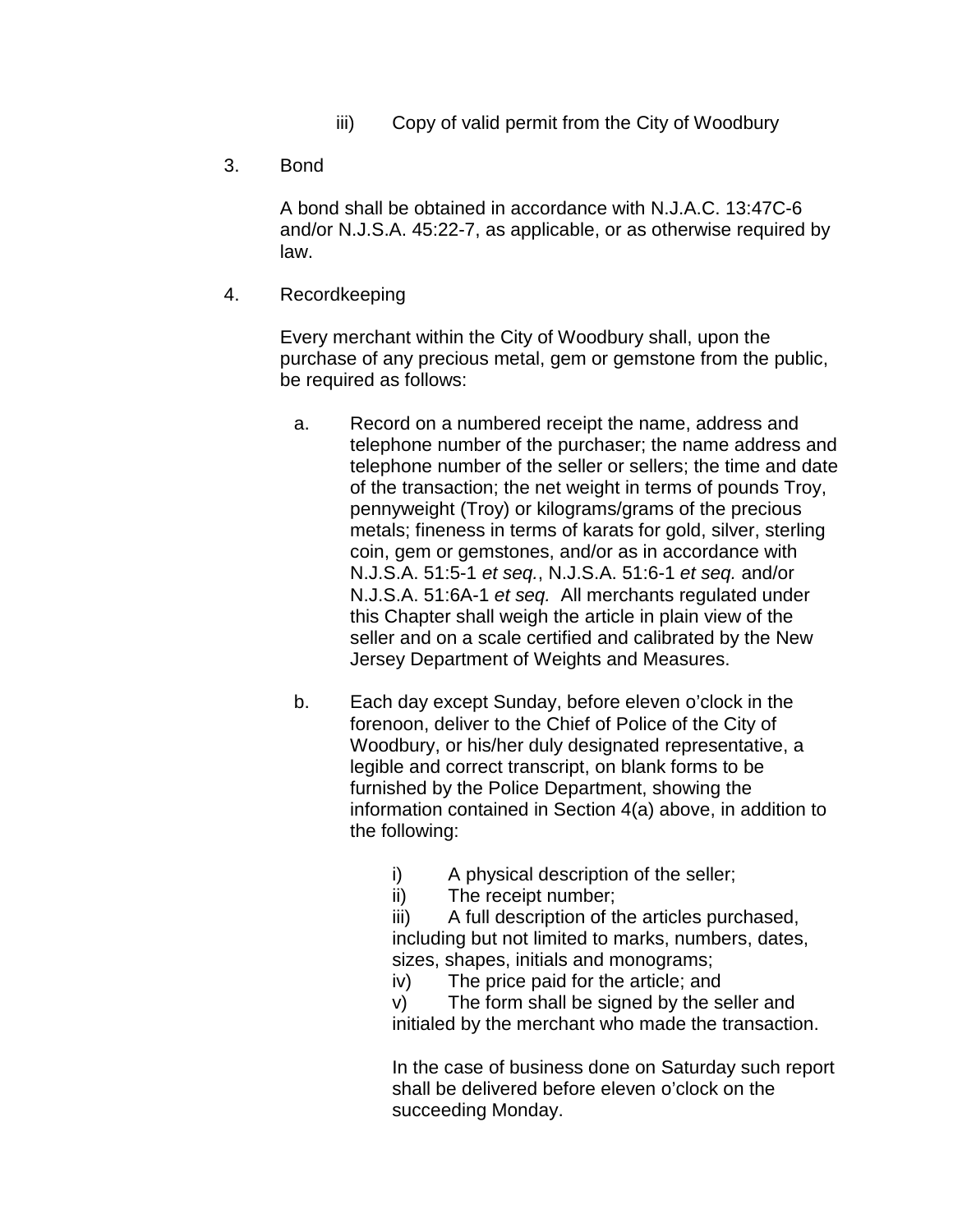c. The precious metals, gems and gemstones are to be made available for inspection to the Chief of Police of the City of Woodbury, or his/her duly designated representative, for a period of five (5) days from the date the information required above is received by the Chief of Police.

> The precious metals, gems and/or gemstones shall remain in the same condition as when purchased and shall not be changed, modified, melted, altered or disposed of by the merchant until the five-day period has expired. During this five-day period, the precious metals, gems and/or gemstones shall be in public view at the merchant's place of business.

If the property is such that is would create a hardship on the merchant by holding the precious metal, gem and/or gemstone for such period, the merchant may present the property to the Chief of Police, or his/her duly designated representative, so that it may be photographed and, if deemed necessary by the Chief of Police, or his/her duly designated representative, an investigation shall be initiated into the purchase.

The Chief of Police, or his /her duly designated representative, has the authority to grant the merchant a waiver of the requirement under this Section. The waiver shall be on official Department of Police stationary and executed by the Chief of Police, or his/her duly designated representative. The original of said waiver shall be retained by the Department of Police and a copy shall be retained by the merchant.

All records shall be kept and maintained for a period of not less than two (2) years from the date of transaction. All records shall further be available for inspection by the Chief of Police or his duly designated representative during this period.

- 5. Advertisements
	- a. Advertising, as defined in Section Two, that precious metals, gems and/or gemstones are being purchased in any location within the City of Woodbury shall constitute "engage[ing] in such business" for the purposes of this Section.
	- b. No person shall place or cause to be placed any advertisement for purchase of precious metals, gems and/or gemstones without stating in the advertisement the permit number under which the merchant operates.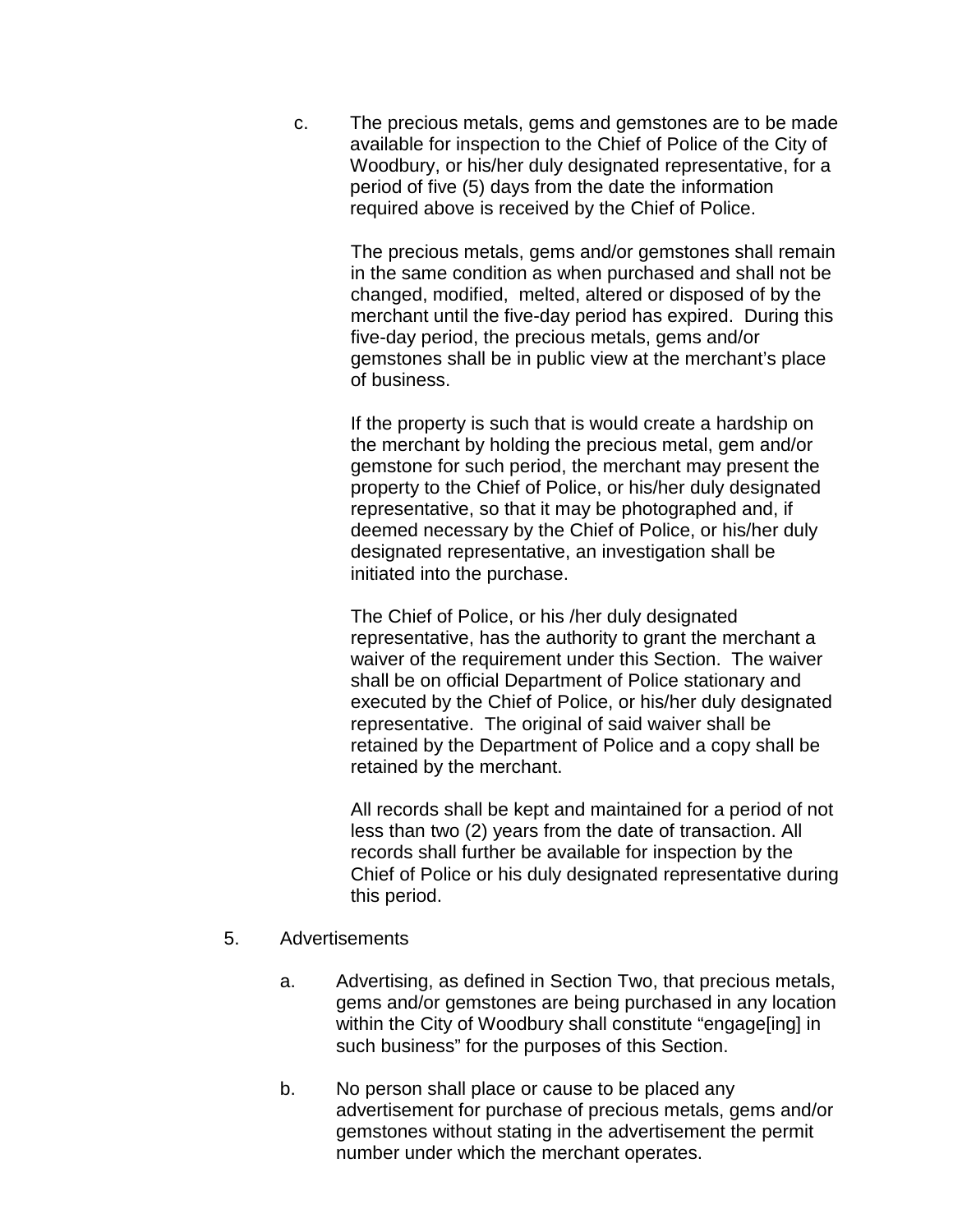i) In any print media advertisement, the permit number shall appear in type no smaller than eight (8) point. The permit number shall appear in the lower right hand corner of the advertisement.

ii) In any electronic media advertisement, the permit number shall be visually and/or audibly stated.

iii) Failure to include the permit number in any advertisement shall constitute a violation.

## **Section Four: Non-Applicability**

This Chapter shall not apply to purchases made by jewelers or other merchants from wholesalers or other suppliers, but shall only apply to those purchases made from the public or other retail purchases. The merchant shall keep records of all wholesale purchases from a period of six months from the date of such purchase, which records shall be opened to investigation by the City of Woodbury Police Department upon request.

## **Section Five: Purchases from Minors**

No merchant within the City of Woodbury shall purchase any precious metal, gem or gemstone from any person under the age of eighteen (18) years of age.

# **Section Six: Violations and Penalties**

Any person, firm or corporation violation any provisions of this chapter shall, upon conviction thereof in the Municipal Court, be punished by a minimum fine of \$100 up to a maximum fine of \$500.00. Each and every violation shall be considered a separate violation.

**PASSAGE.** This Ordinance shall become effective immediately upon passage and publication as required by law.

**THE FOREGOING** was introduced by the City Council of the City of Woodbury at its regular meeting held on July 23, 2012. This Ordinance will be considered for adoption at final reading and public hearing to be held on August 13, 2012 at 7:30 P.M. or at such time as may be determined and announced, in City Hall, Council Chambers,  $2<sup>nd</sup>$  Floor, 33 Delaware Street, Woodbury, New Jersey, at which time and place all persons interested will be given the opportunity to be heard concerning said Ordinance. During the time prior to and up to and including the date of such meeting, copies of said